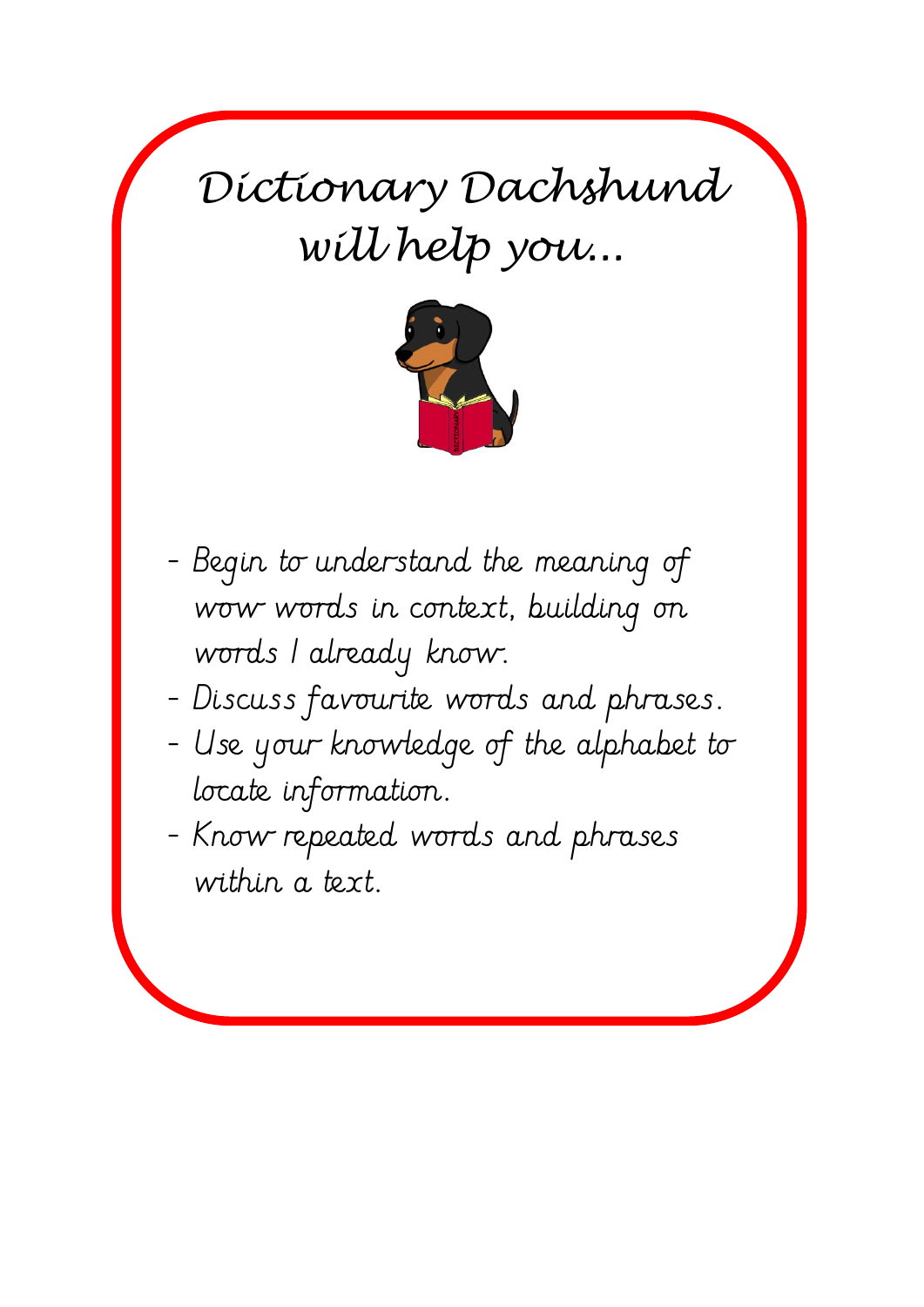## *Literal Lion will help*

*you...*



- Find the key part of a text to find the answer to a literal question.
- Retrieve information from a non-fiction text
- Retrieve information from a fiction text
- Find evidence in a text support an answer.
- Say what I like and dislike about a text.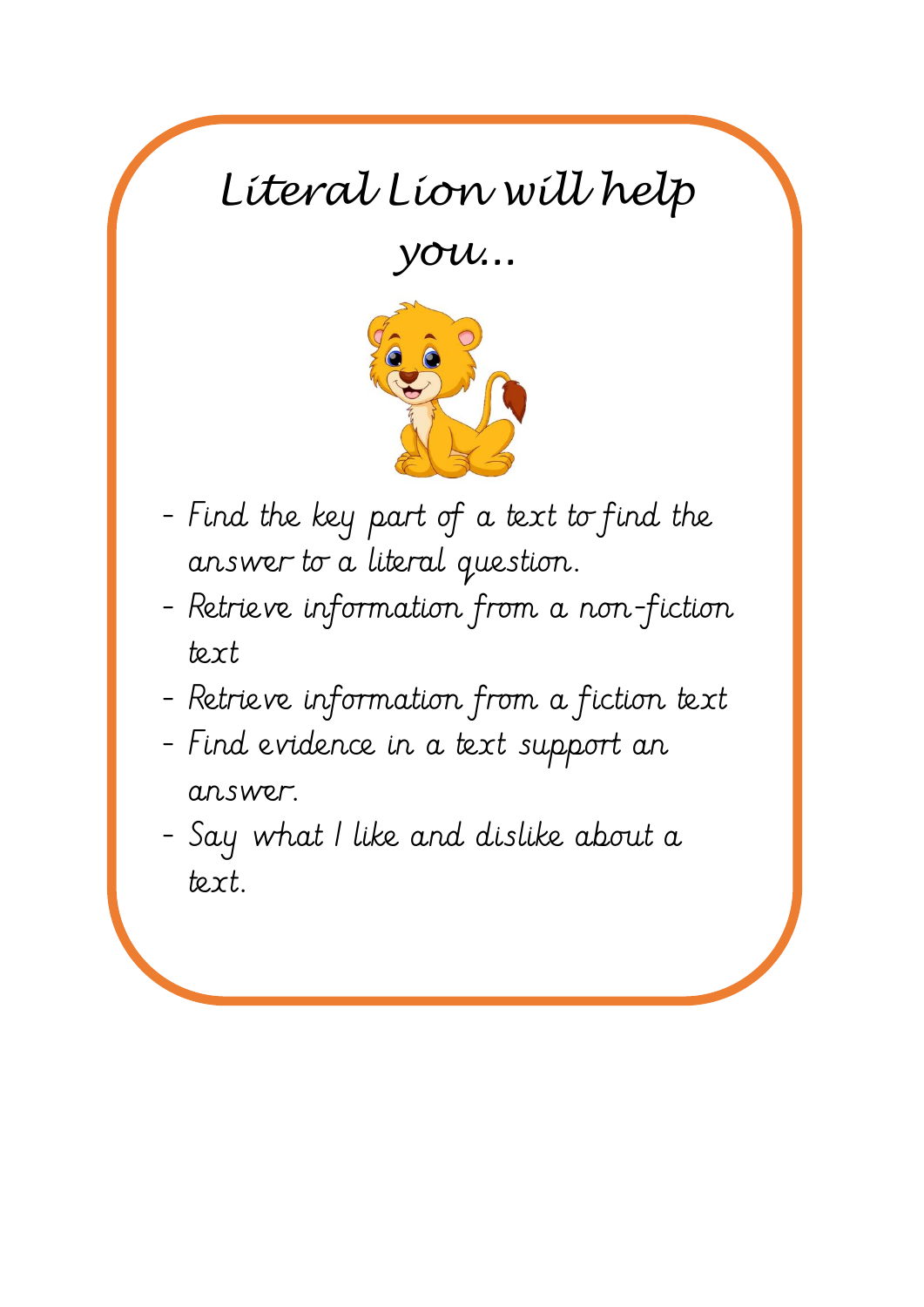## *Summarising Skunk will help you...*



- Identify the key points of a text - Sequence events which have happened in the text
- Summarise key ideas and themes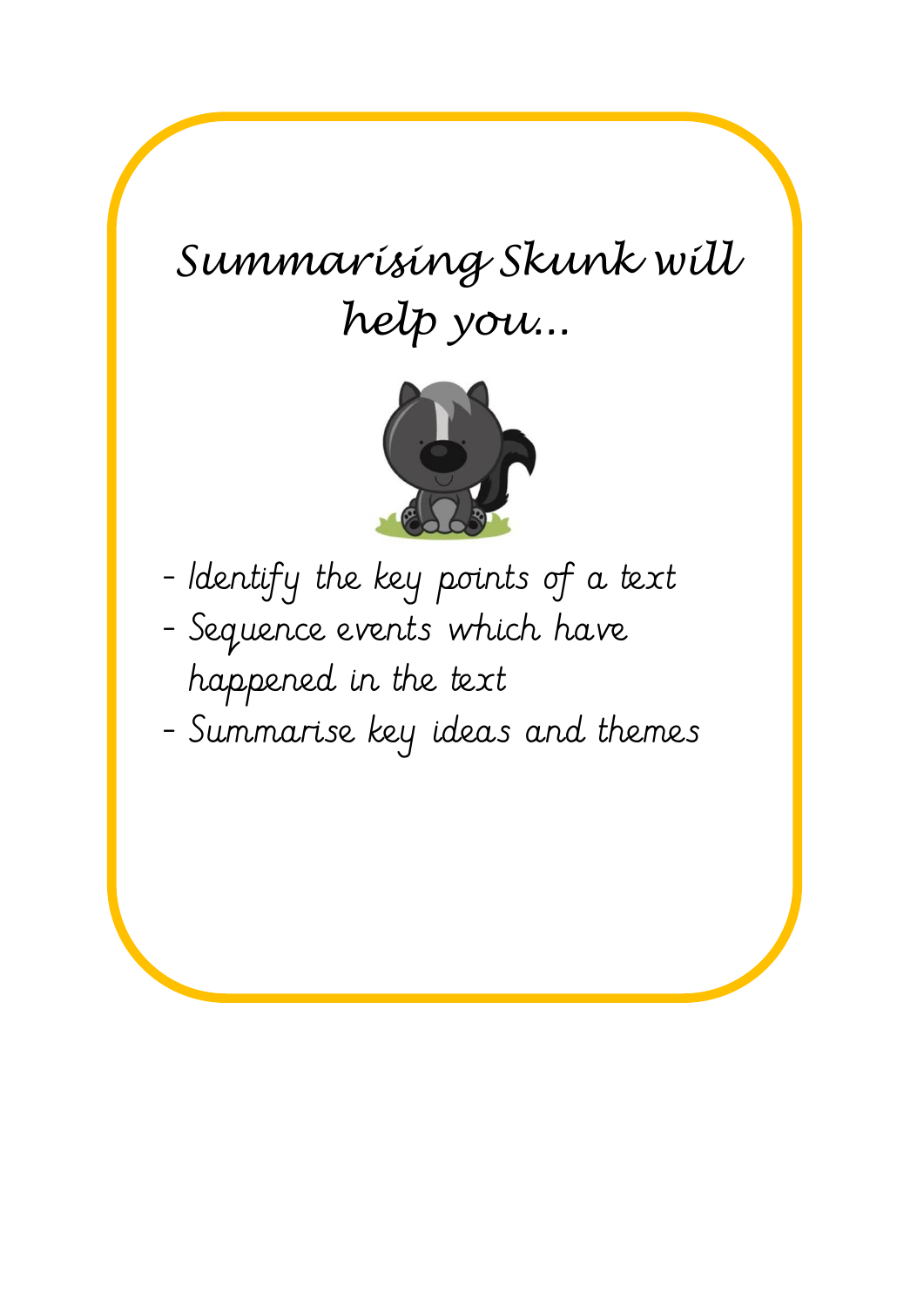## *Inferring Ibex will help you...*



- Understand how a character is feeling
- Understand how a character is thinking
- Say why characters have acted in a specific way
- Discuss reasons for events in stories using clues from the text.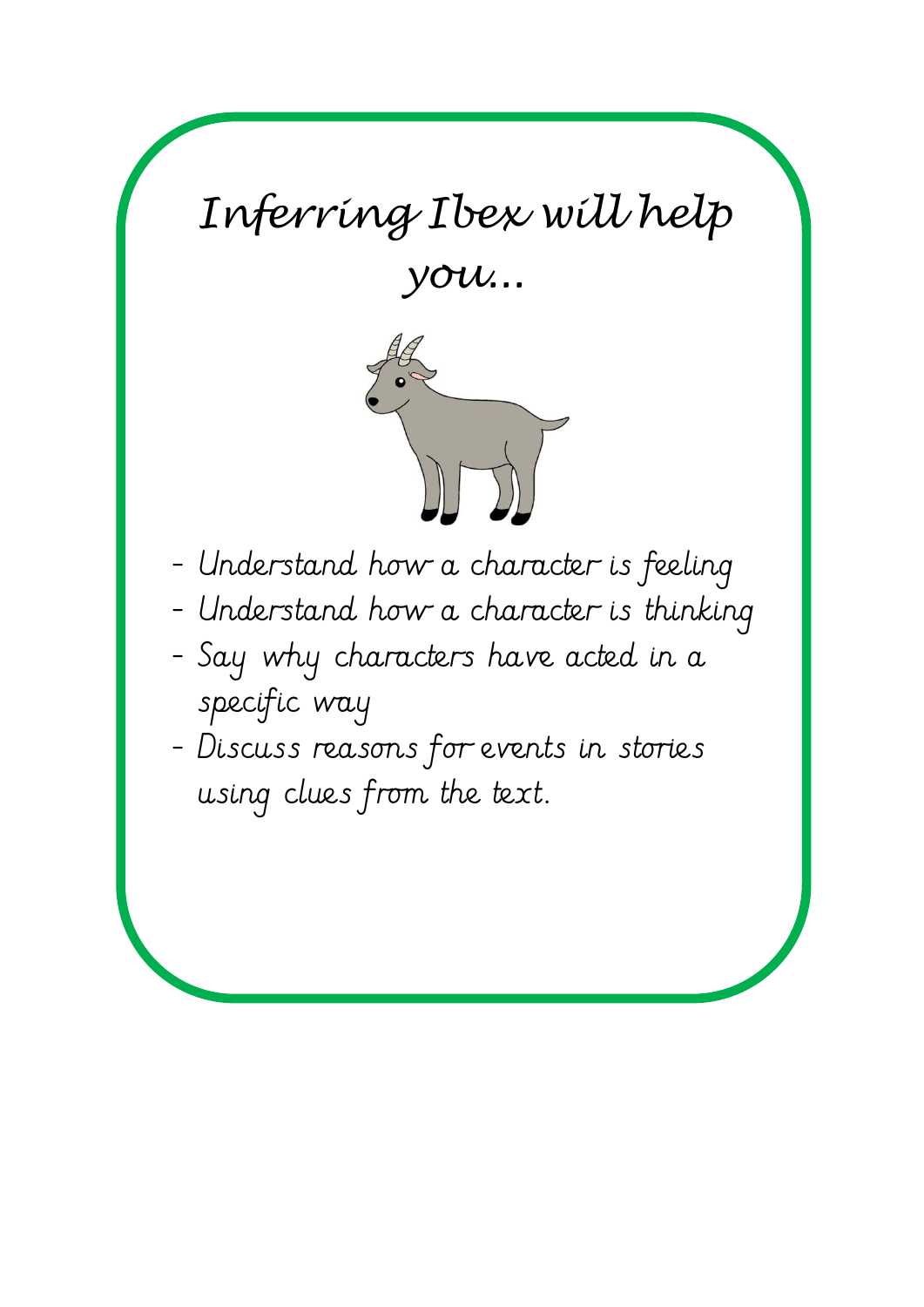*Predicting Possum will help you...*



- Understand what a front cover can tell you
- Ask questions before reading a non fiction text
- Understand what a blurb can tell you
- Think about what might happen next in a text based on what a character has said or done.